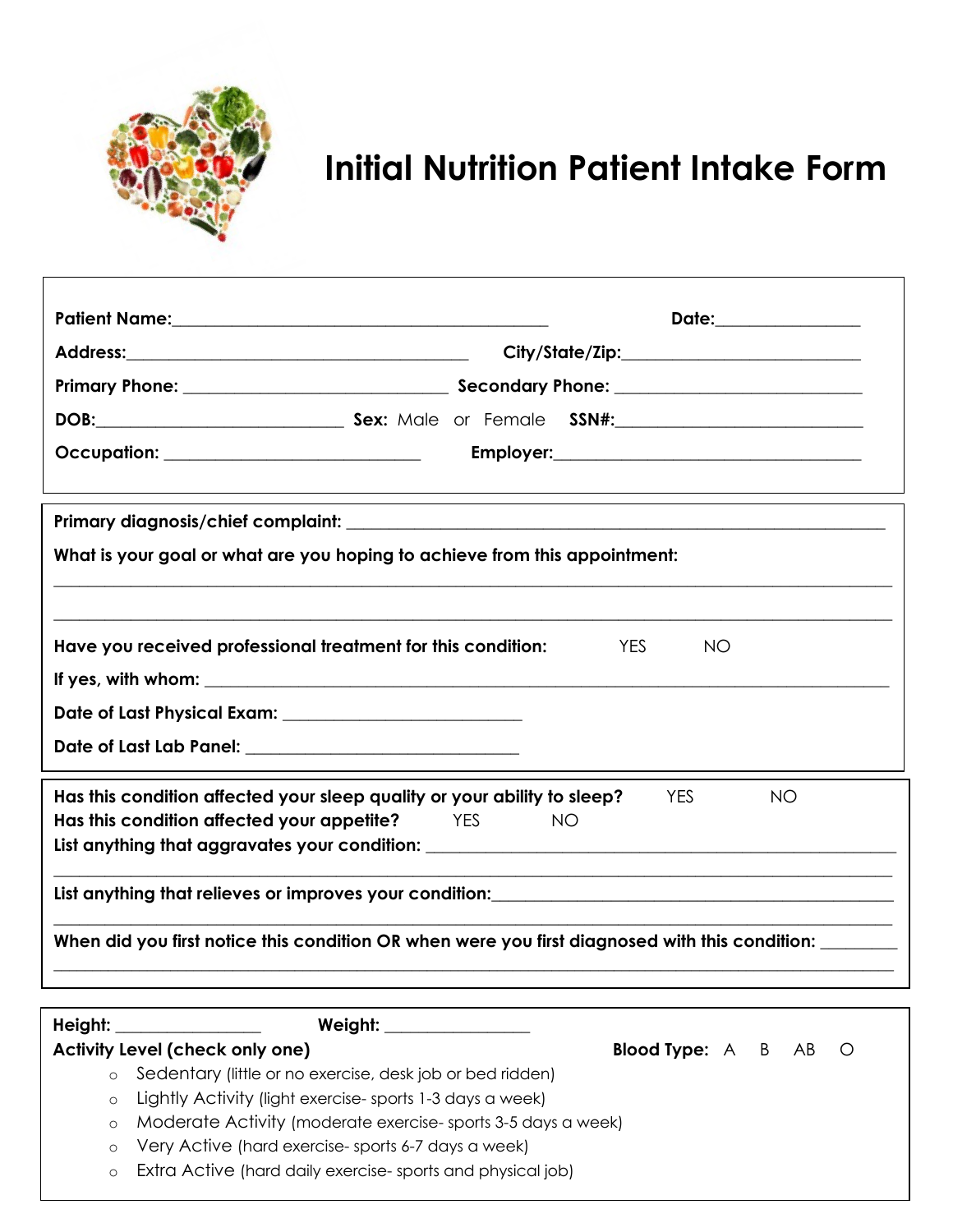| Current Vitamins, Minerals, Supplements, etc ________________________________ |  |  |  |  |
|-------------------------------------------------------------------------------|--|--|--|--|
|                                                                               |  |  |  |  |
|                                                                               |  |  |  |  |
| <b>Medication Allergies</b> : NO YES if yes, please list                      |  |  |  |  |
|                                                                               |  |  |  |  |
|                                                                               |  |  |  |  |
|                                                                               |  |  |  |  |

| Social History and Life Choices (select the best answer): |                                           |  |  |  |
|-----------------------------------------------------------|-------------------------------------------|--|--|--|
| Alcohol:                                                  | <b>Caffeinated Drinks:</b>                |  |  |  |
| Daily Weekly Occasionally<br>Never                        | Daily Weekly Occasionally<br><b>Never</b> |  |  |  |
| <b>Energy Products/Stimulants:</b>                        | Drugs:                                    |  |  |  |
| Daily Weekly Occasionally<br>Never                        | Daily Weekly Occasionally<br>Never        |  |  |  |
| Fresh/Homemade Foods:                                     | <b>Packaged/Processed Foods:</b>          |  |  |  |
| Daily Weekly Occasionally<br>Never                        | Daily Weekly Occasionally Never           |  |  |  |
| <b>Restaurant/Takeout Foods:</b>                          | Tobacco                                   |  |  |  |
| Daily Weekly Occasionally<br>Never                        | Daily Weekly Occasionally<br>Never        |  |  |  |
| Water (include how many glasses): ______                  | <b>Carbonated Beverages:</b>              |  |  |  |
| Daily Weekly Occasionally Never                           | Daily Weekly Occasionally<br>Never        |  |  |  |
|                                                           |                                           |  |  |  |

| For Women Only (only for women over 16 years of age): |            |           |            |                            |            |     |
|-------------------------------------------------------|------------|-----------|------------|----------------------------|------------|-----|
| Are you pregnant?                                     | YES        | <b>NO</b> |            | Are you nursing?           | <b>YES</b> | NO. |
| Are you taking birth control?                         | <b>YES</b> | NO        |            | If yes, is it an oral one? | <b>YES</b> | NO  |
| Do you have irregular periods? YES                    |            | <b>NO</b> |            | Are your periods painful?  | <b>YES</b> | NO  |
| Are you in perimenopause?                             | YES        | <b>NO</b> |            | Are you in menopause?      | YES        | NO  |
| Do you take hormone replacement therapy?              |            |           | <b>YES</b> | <b>NO</b>                  |            |     |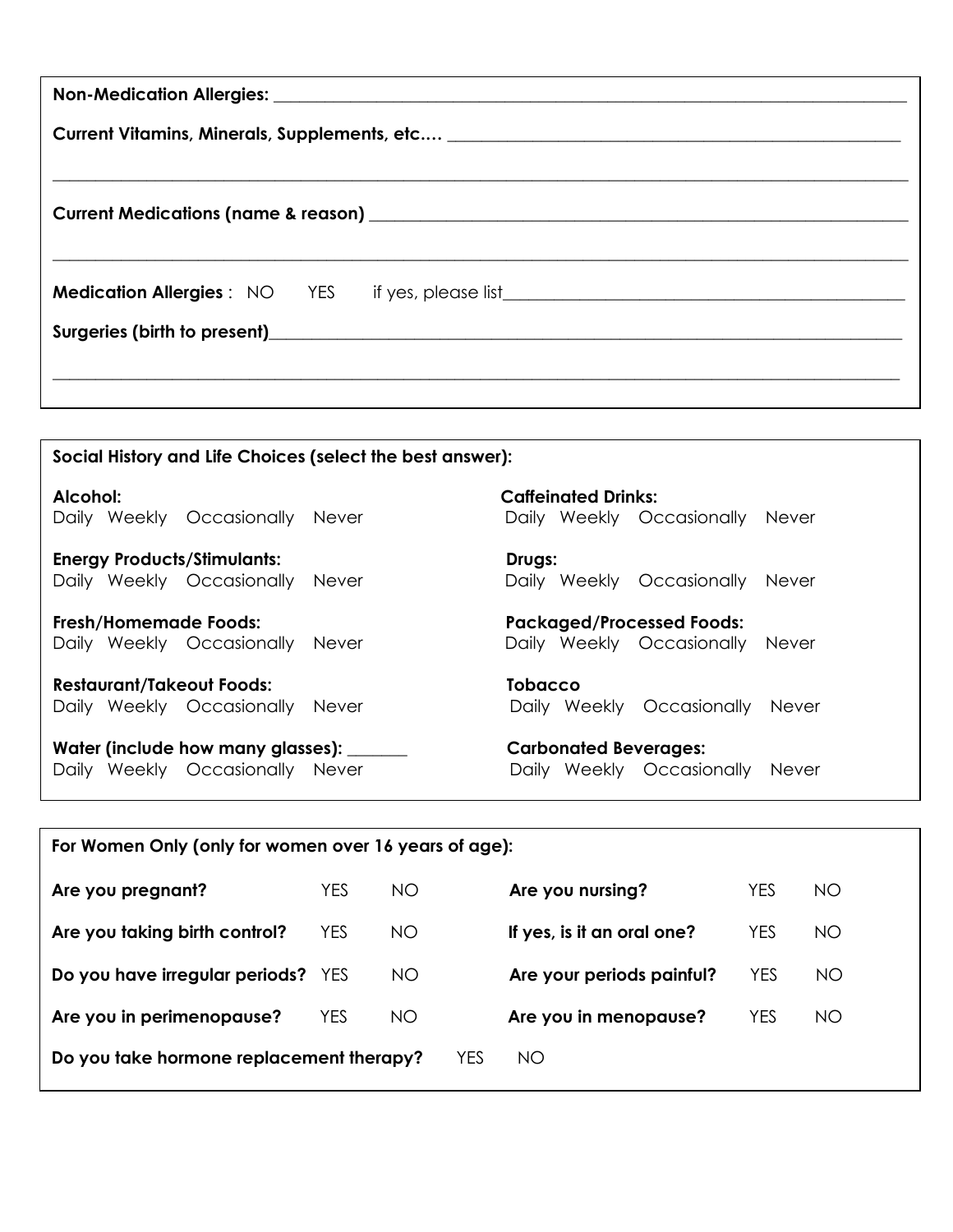| Medical History (if multiple choices, please select all that apply):                                                                                 |  |  |  |
|------------------------------------------------------------------------------------------------------------------------------------------------------|--|--|--|
| <b>General:</b> $\bigcirc$ allergies $\bigcirc$ fatigue $\bigcirc$ fainting $\bigcirc$ anemia $\bigcirc$ HIV/AIDS $\bigcirc$ gallbladder problems    |  |  |  |
| O weight loss/weight gain O eating disorder O thyroid problems O liver problems                                                                      |  |  |  |
|                                                                                                                                                      |  |  |  |
| ○ rash/Rosacea ○ eczema/dermatitis/psoriasis/dry skin ○ acne                                                                                         |  |  |  |
| Muscle/Joint: () arthritis () rheumatoid arthritis (RA) () neck pain () mid back pain () lower back pain                                             |  |  |  |
|                                                                                                                                                      |  |  |  |
| ○ scoliosis ○ osteopenia/osteoporosis                                                                                                                |  |  |  |
| <b>Cardiovascular:</b> $\bigcirc$ high blood pressure $\bigcirc$ heart attack $\bigcirc$ stroke $\bigcirc$ rapid heartbeat $\bigcirc$ chest pains    |  |  |  |
| $\bigcirc$ aneurysm $\bigcirc$ poor circulation $\bigcirc$ high cholesterol $\bigcirc$ congestive heart failure                                      |  |  |  |
| <b>Neurological:</b> $\bigcirc$ concussion $\bigcirc$ ADD/ADHD $\bigcirc$ OCD $\bigcirc$ seizures $\bigcirc$ drug/alcohol dependence                 |  |  |  |
| O arm/hand tingling (which side) ___________ O balance problems O loss of smell                                                                      |  |  |  |
| $\bigcirc$ loss of taste $\bigcirc$ foggy brain/poor concentration $\bigcirc$ headaches/migraines                                                    |  |  |  |
| $\bigcirc$ dizziness $\bigcirc$ anxiety $\bigcirc$ depression                                                                                        |  |  |  |
| <b>GI:</b> $\bigcirc$ constipation/irregular bowel habits $\bigcirc$ diarrhea $\bigcirc$ IBS $\bigcirc$ Crohn's $\bigcirc$ Celiac's $\bigcirc$ ulcer |  |  |  |
| ○ heartburn/acid reflux ○ abdominal pain ○ hemorrhoids ○ "Leaky Gut" ○ gas/bloating                                                                  |  |  |  |
| <b>Respiratory:</b> $\bigcirc$ asthma $\bigcirc$ emphysema $\bigcirc$ chronic cough $\bigcirc$ shortness of breath $\bigcirc$ COPD                   |  |  |  |
| <b>Genitourinary:</b> $\bigcirc$ frequent/painful urination $\bigcirc$ bladder infection $\bigcirc$ kidney stones $\bigcirc$ prostate problems       |  |  |  |
| ○ loss of bladder control ○ PMS ○ endometriosis ○ breast lumps                                                                                       |  |  |  |
| ○ Profuse/irregular menstrual flow ○ chronic yeast infections ○ kidney infection                                                                     |  |  |  |
| <b>EENT:</b> $\bigcirc$ chronic sinusitis $\bigcirc$ difficulty swallowing $\bigcirc$ ringing in the ears/tinnitus $\bigcirc$ vision problems        |  |  |  |
| $\bigcirc$ chronic ear infections $\bigcirc$ glaucoma $\bigcirc$ macular degeneration                                                                |  |  |  |
|                                                                                                                                                      |  |  |  |

\*\*I affirm that the information I have given is correct to the best of my knowledge, and that is my responsibly to inform this office of any changes in my medical status.

 $\_$  , and the set of the set of the set of the set of the set of the set of the set of the set of the set of the set of the set of the set of the set of the set of the set of the set of the set of the set of the set of th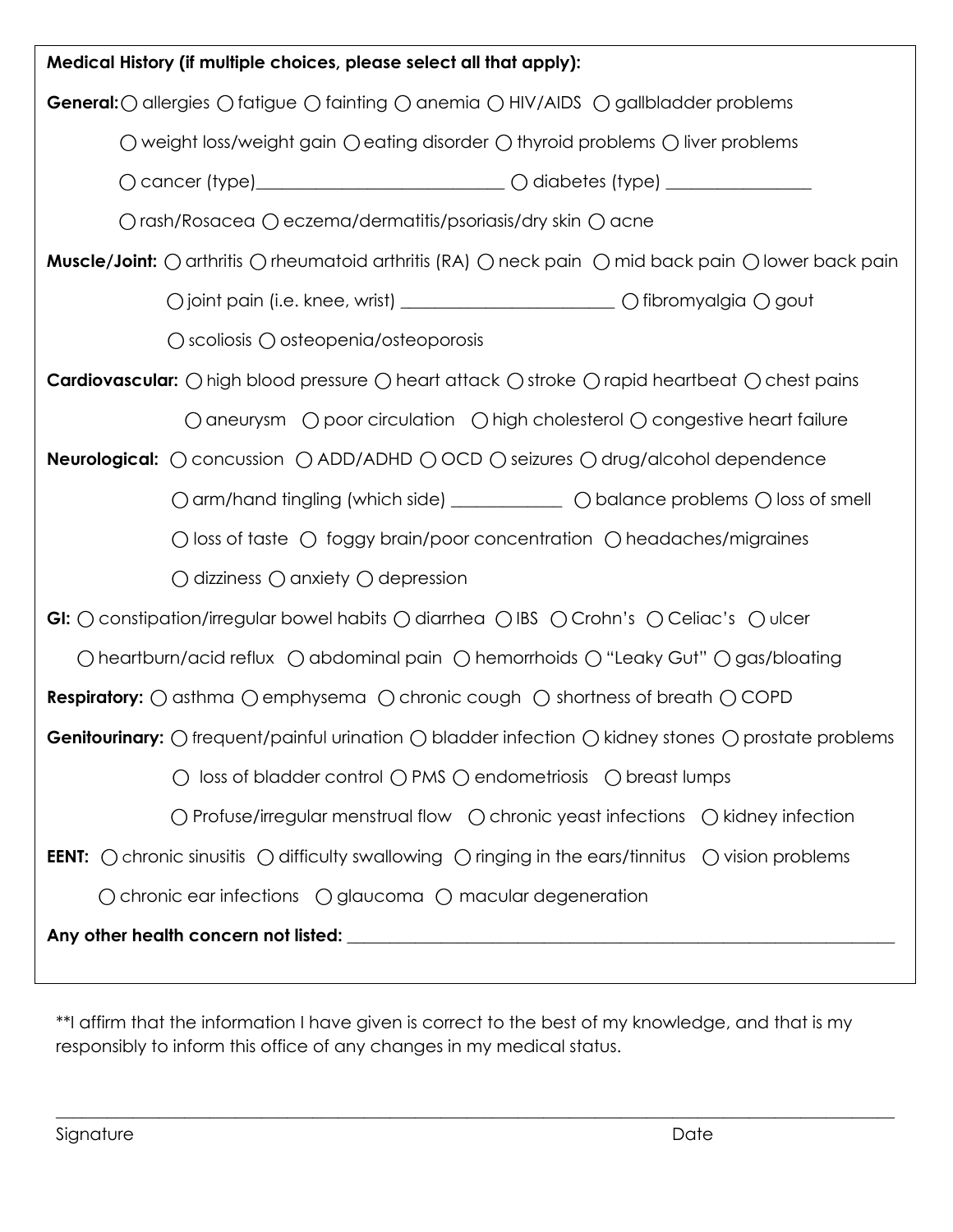

## **INFORMED CONSENT AND BUSINESS ARRANGEMENTS FOR NUTRITIONAL COUNSELING AND NOTICE OF PRIVACY PRACTICES**

### **Patient Name:** Account #:

I acknowledge that I am obtaining the nutritional counseling services of Steele Chiropractic and Dr. Marcus A Steele DC, CCN so that I may obtain more information and better insight into my health care needs (diet, nutrition, exercise, etc.) in order to help encourage and support my own personal health and wellness goals. I also understand that he will be providing me with the education necessary to help strengthen my understanding of my health as it relates to foods, dietary supplements, and exercise. I also understand that this is not a substitute for the diagnosis, treatment, or care of any disease by a medical provider. Any testing performed or requested is intended as a guide to help develop my specific nutritional health care plan and to monitor my progress in achieving my specific health and wellness goals. I also understand that it is my responsibility to provide complete and accurate information regarding my health and wellness. Any inaccurate or omitted information may affect the recommendations given. It is also my responsibility to keep Steele Chiropractic and all other members of their healthcare team informed of any changes to my healthcare needs or wellness programs.

Steele Chiropractic, and Dr. Marcus A Steele provide these nutritional services as a non-billable service that I, the patient, am financially liable for at the time of service. By signing below, I acknowledge that I am responsible for the services provided to me.

\_\_\_\_\_\_\_\_\_\_\_\_\_\_\_\_\_\_\_\_\_\_\_\_\_\_\_\_\_\_\_\_\_\_\_\_\_\_\_\_\_\_\_\_\_\_\_\_\_\_\_\_\_\_\_\_\_\_\_\_\_\_\_\_\_\_\_\_\_\_\_\_\_\_\_\_\_\_\_\_

\_\_\_\_\_\_\_\_\_\_\_\_\_\_\_\_\_\_\_\_\_\_\_\_\_\_\_\_\_\_\_\_\_\_\_\_\_\_\_\_\_\_\_\_\_\_\_\_\_\_\_\_\_\_\_\_\_\_\_\_\_\_\_\_\_\_\_\_\_\_\_\_\_\_\_\_\_\_\_\_

I also acknowledge that I have been provided with a copy of the Notice of Privacy Practices for Steele Chiropractic and have read and understood its content.

Patient Signature **OR** Parent/Guardian/Personal Representative Signature Date

Printed Name and Relationship to Patient